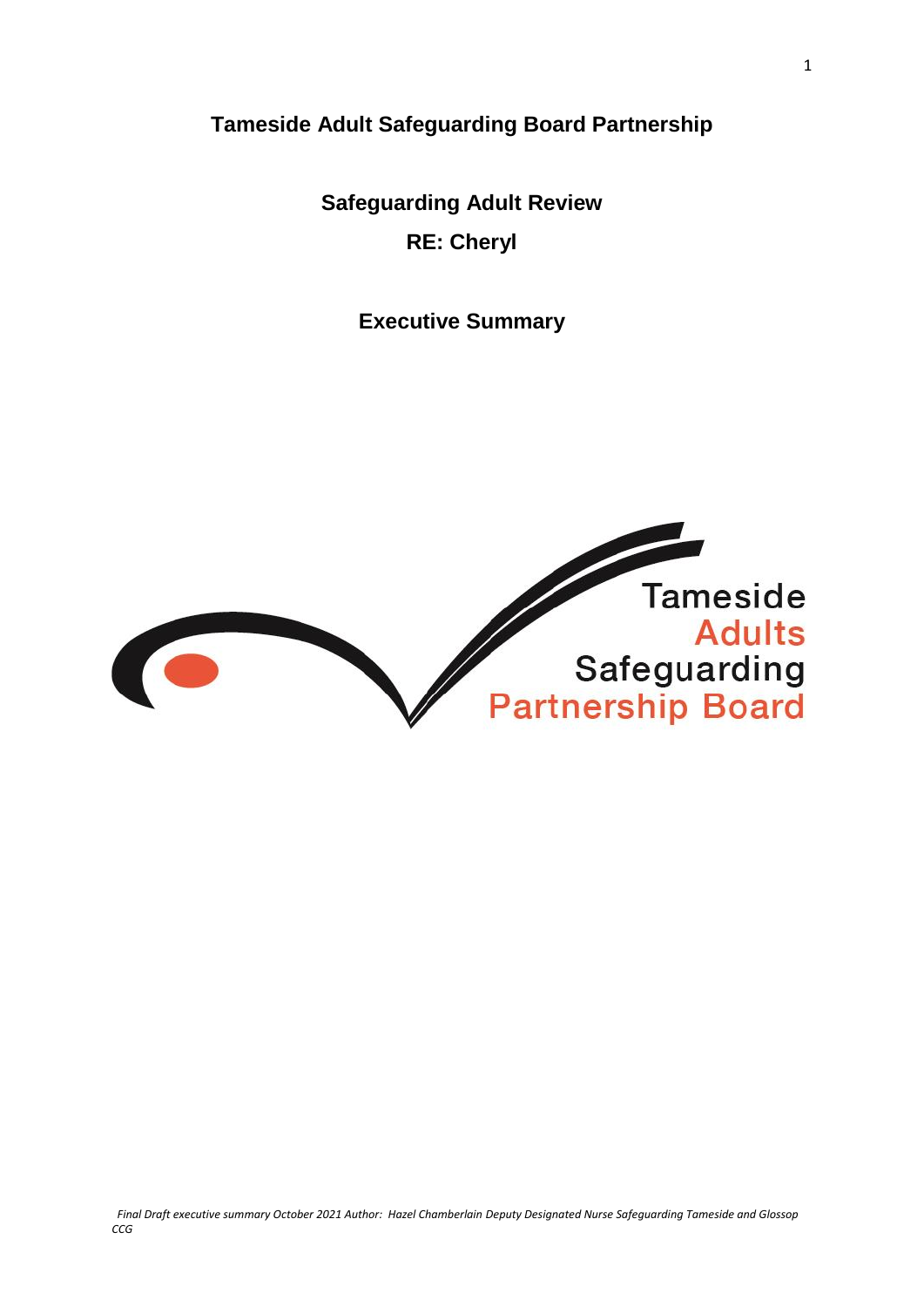| <b>Contents</b>                                                  | Page number |
|------------------------------------------------------------------|-------------|
| 1. Introduction                                                  | 3           |
| 2. Terms of Reference of Review                                  | 3           |
| 3. Family and background information                             | 4           |
| 4. Analysis                                                      | 4           |
| 5. Overall Quality of support offered by Agencies                |             |
| 6. Assessment of Clients & Families in Making Care Decisions     | 6           |
| 7. Assessment of Mental Capacity                                 |             |
| 8. Follow up of people who have not been brought to appointments | 8           |
| 9. Recognition & Response to Safeguarding of Adults              | 8           |
| <b>10. Good Practice</b>                                         | 9           |
| 11. Learning                                                     | 9           |
| 12. Recommendations                                              | 11          |
| 13. Conclusion                                                   |             |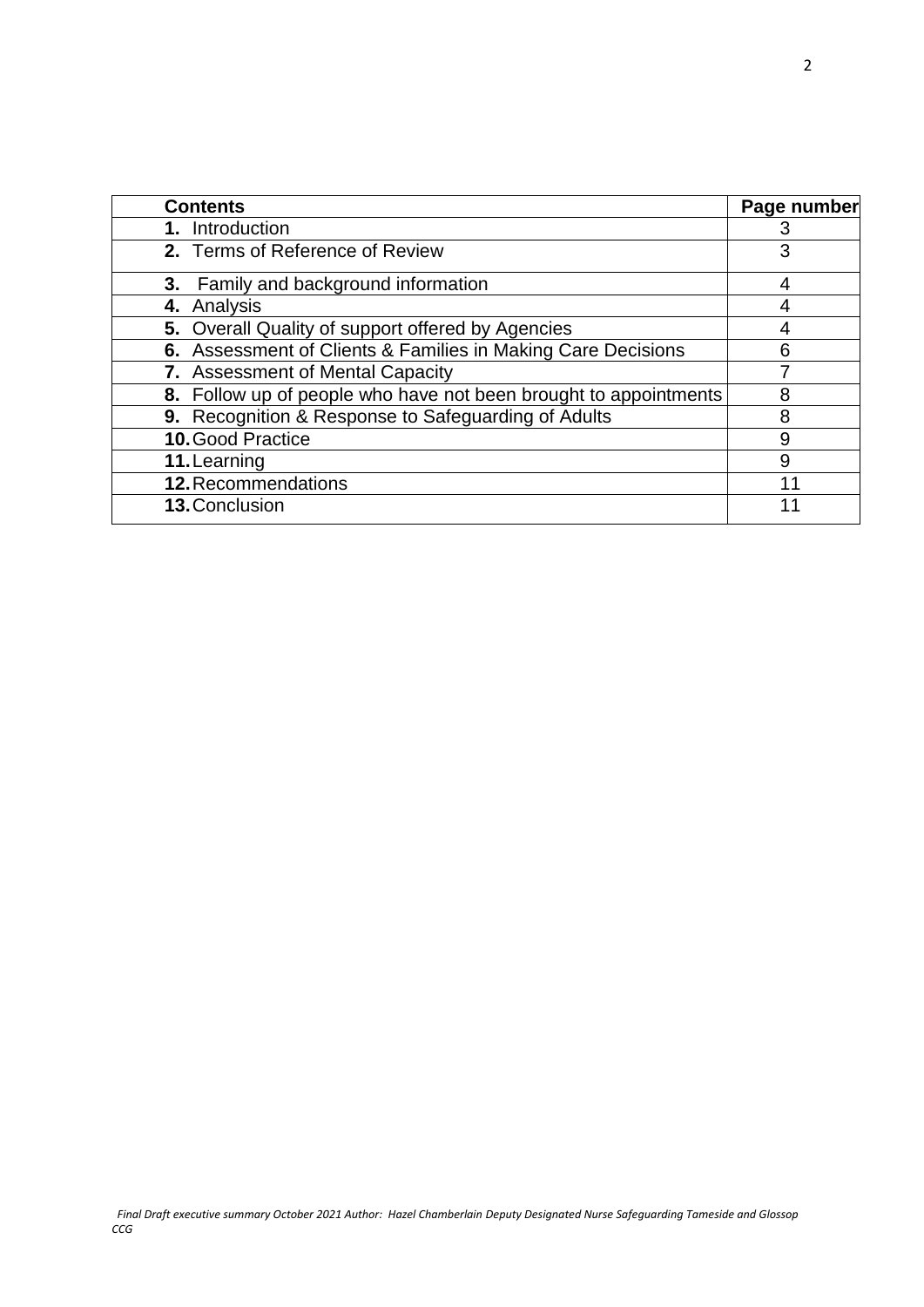### **1. Introduction**

Section 44 of the Care Act 2014 stipulates that the Safeguarding Adult Board (SAB) has a responsibility to authorise the commissioning of a Safeguarding Adult Review (SAR). A review is required to be undertaken if the Board considers that there is significant learning to be gained across partner agencies.

Cheryl was a 74 year old lady who died from natural causes at home in Tameside in 2020. A request was made to Tameside Adult Safeguarding Partnership Board (TASPB) after some concerns were raised about the standard of care which Cheryl received in the final part of her life. The criteria for consideration for a Safeguarding Adult Review had been met. A multi-agency panel reviewed information held by agencies who cared for Cheryl and a decision was made that it was evident that lessons could be learnt about the care received by Cheryl.

# **2. Terms of Reference of Review**

The Review Team agreed that the following elements needed to have further scrutiny so that learning could be made. These elements are:

- Quality of support offered to Cheryl and her family with respect to consideration of their understanding and ability to make decisions.
- Professional curiosity of practitioners.
- The opportunity of carers' assessments and the perception of the role of family as carers.

Making safeguarding personal approach applied. In this context consideration was given to:-

- Supportive decision making.
- Professional approach to explore power and balance.
- Discussions regarding pathways of care.
- Assessment with Mental health and links with Mental Capacity.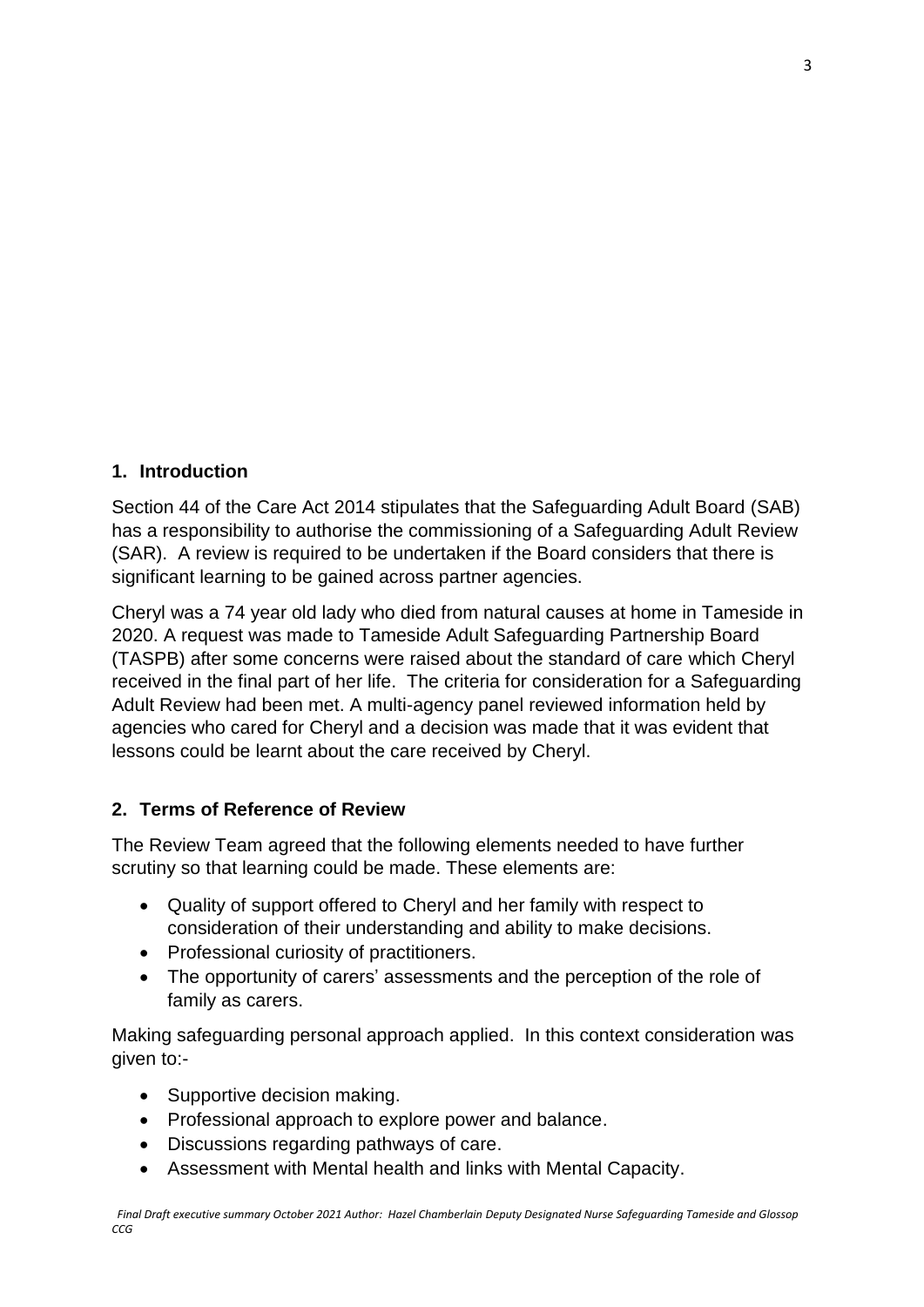Opportunity to explore examples of good practice to identify lessons to apply to future practice.

# **3. The Family and Background Information**

Cheryl lived with her husband, in their home in Tameside. The husband appeared to be Cheryl's main carer although there is no evidence that support for Cheryl outside of family networks was ever assessed further. In a conversation with the author, the husband said the couple were very much dependent upon each other. They had made a promise to each other that in the event of declining health of either person, that external services would not be accessed to care for the person. The husband described his wife as a "private person" and was likely to have been uneasy at accepting help with her care.

Very little information appears to be known by agencies about Cheryl or her husband. Prior to retirement the couple had both worked. They had been resident at their home address for a long period of time.

The husband informed the author that the couple had been married for a significant period of time. They had not had children but did maintain contact with wider family and Cheryl's mother. The couple had undertaken regular holidays with some close friends. The husband said that the couple had a joint interest in the development of a device which possibly could be instrumental in improving world wide spread of some viruses.

Information gathered from the chronology gives the impression that Cheryl's presenting verbal communication difficulties encouraged practitioners to seek history from her husband rather than Cheryl. The GP confirmed that neither Cheryl nor her husband routinely made contact with the surgery.

Cheryl sadly died in July 2020. It is believed that Cheryl died as a result of chronic Left ventricular Failure, Ischemic Heart Disease and Diabetes Mellitus.

# **4. Analysis**

Guided by the terms of reference for this review specific themes emerged following a systematic analysis of all the available information and with the review steering group. Exploration of each theme enabled rigorous examination of practice and identification of opportunities to improve multi agency adult safeguarding practice in Tameside.

### **5. Overall Quality of Support Offered By Agencies**.

There is evidence from the review that although there was robust medical assessment of symptoms made by health practitioners, there was little service intervention once the diagnosis of vascular dementia and cerebral infarction had been made. There is no evidence that the impact of Cheryl's health symptoms on her day to day living were assessed. There is evidence that practitioners did make her husband aware of the support which could be offered but once her husband did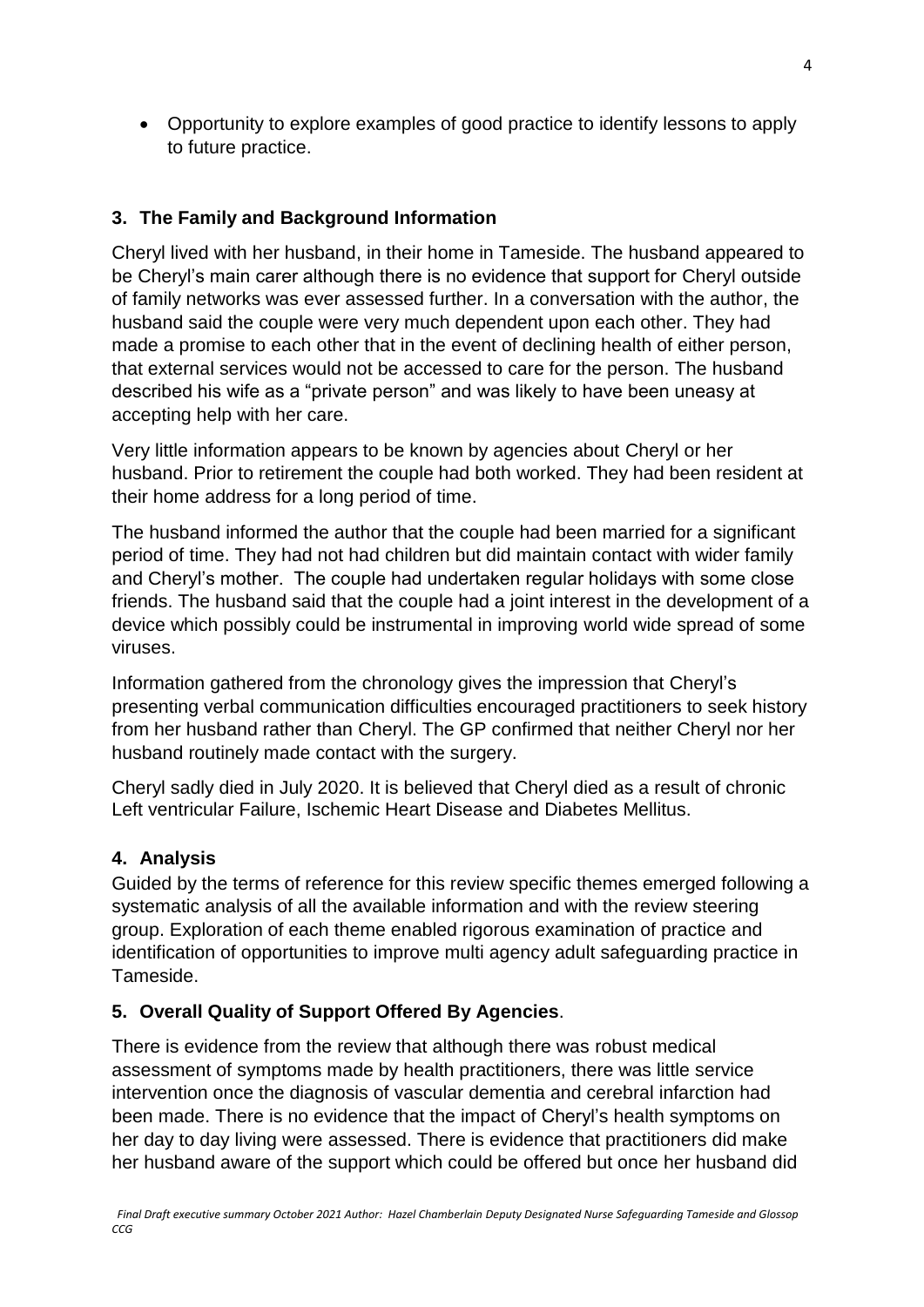not seek out additional help for Cheryl no one appeared to check that he was able to meet her needs. There is no evidence that any practitioner made effort to speak to Cheryl in her own right and so no assessment was made of Cheryl's needs apart from those that were voiced through her husband. Rather than Cheryl being the centre of care she appeared to be on the periphery and practitioners lost sight of her as their client.

Her husband's ability to undertake her care appeared to have been taken on face value and no person appeared to make further enquiry as to the nature of the care which was being provided. There was little evidence of professional curiosity as to whether what was said was being provided was actually being delivered by her husband or indeed the appropriateness of that care in meeting Cheryl's needs.

Her husband spoke of his distress after his wife's death and had been concerned that practitioners had raised concerns on the day of her death about his ability to meet his wife's needs. Her husband believed that he had cared for Cheryl and had met her needs. He believed that the resuscitation procedure may have caused Cheryl's death. In addition since her death a copy of the post mortem report was shared with her husband but it is unclear which agency has shared this information or the appropriateness of doing so without a practitioner who was able to explain relevant terminology to him was ever considered.

There is evidence that the North West Ambulance Service had raised their concerns about the nature of the care which was being delivered to Cheryl. This service does not, however, have the remit to monitor the ongoing care of an individual. However, they did raise their concerns to agencies who would have been able to make this happen. These services were adult social care, GP and the acute hospital services but it initially appeared that these concerns were not pursued. The Review Panel discussed that the North West Ambulance Service arrangements for referral to other services for any service provision are currently combined under the heading of "safeguarding referral". There is therefore a possibility that practitioners from the Acute Trust and Adult Social Care did not view the referral for further assessment of Cheryl from the ambulance service as being a clear safeguarding concern. Some changes have since been made in services to reflect this with safeguarding to be viewed as a thread in all referrals. The Panel reflected that work is continuing to ensure that all referrals from the Ambulance Service have clearly been reassessed to ensure that all elements of the concerns expressed and referred by the service have been addressed.

There is little evidence that full assessment of the home environment was ever made. Assessments seem to occur away from the family home and practitioners did not investigate further Cheryl's living conditions. Assessments were for specific needs rather than the overall context in which the couple were leading their lives. Her husband's ability to care for Cheryl was taken at face value by practitioners even when concerns had been raised by the Ambulance Service. The Ambulance Service raised concerns after they have visited the property in October 2019 about the possibility of self-neglect but again this does not appear to have been pursued.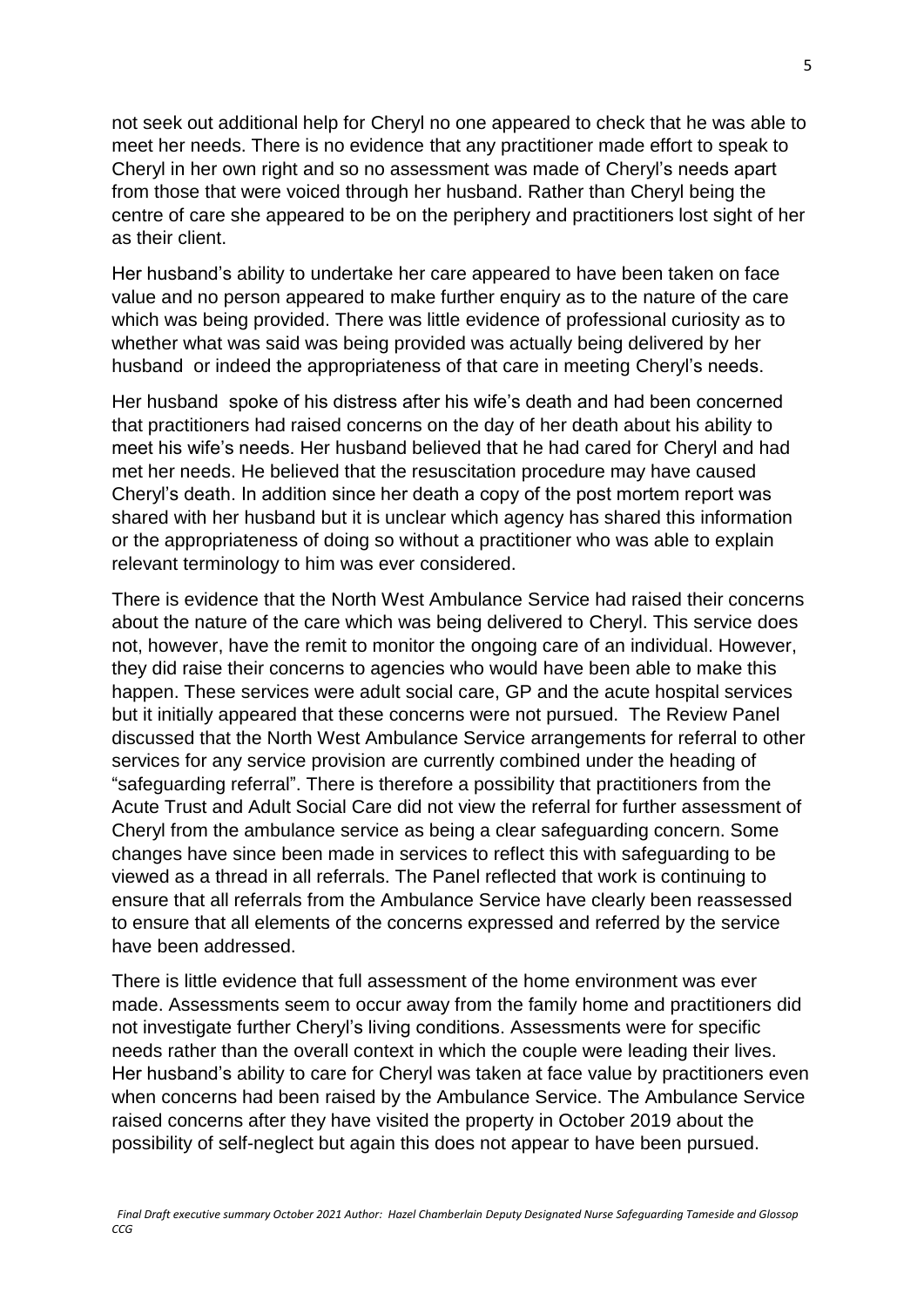Her husband had disclosed that he was finding it hard to meet Cheryl's needs and this was recorded in the referral at this time. He was directed for support services rather than practitioners assisting him in contacting services. Since speaking with her husband it is clear that it was likely that there would have been reluctance on the part of the couple to accept help. However, this does not mean that there ought not to have been the offer to assess Cheryl's needs as agencies or have frank conversations with her husband and Cheryl as to the nature of the decline in Cheryl's health and what may be required in the future.

During 2018 the ambulance service documented that they believed that Cheryl did not have the mental capacity to make decisions for herself. This was eighteen months prior to a diagnosis of vascular dementia and cerebral infarction been made. Even though this was reported, there does not appear to have been any response made by the Emergency Department or by the GP to initiate steps for a formal diagnosis of Cheryl's mental capacity.

When the diagnosis of vascular dementia was made in July 2019 Cheryl's needs were only assessed in the context of her husband's ability to provide care. There is no evidence of Cheryl's voice in any part of the chronology of information provided for this review.

### **6. Assessment of Clients and Families in Making Care Decisions**

Although Cheryl had a diagnosis of vascular dementia made in 2019, there was little evidence as to the reason that she had suffered with very poor communication for a considerable period of time prior to this diagnosis having been assessed.

Her husband had reported to ambulance services one year earlier that Cheryl had memory loss for some time and that he had not sought medical intervention on her behalf as he was trying alternative methods of control of her symptoms. Although the ambulance service made referral to other health and social care services, raising their concerns, it appears that no further action was undertaken by the practitioners from these agencies.

The reason for this inaction appears to be that her husband was stating that he was competent in caring for his partner. Cheryl's needs seem to have been seen from her husband's perspective. Her husband has, however, since confirmed that he did feel that he was meeting the needs of his wife although had he known of the support available to them they may have considered access to that care. Practitioners did not appear to recognise that their duty of care was to Cheryl and that this ought to have at the minimum required an assessment of her needs with a further assessment of her husband's ability to meet the needs.

This inaction was likely to have been because her husband appeared to be stating, both verbally and non- verbally, that there was no need for external help in their lives and practitioners believed that there was no right for intervention into family life. There appears to be confusion as to the rights of the family and the rights of the individual and there needs to be further analysis of this perspective. Practitioners directed her husband to where he could receive help but did not undertake arrangements on Cheryl's behalf. There appears to have been no assessment of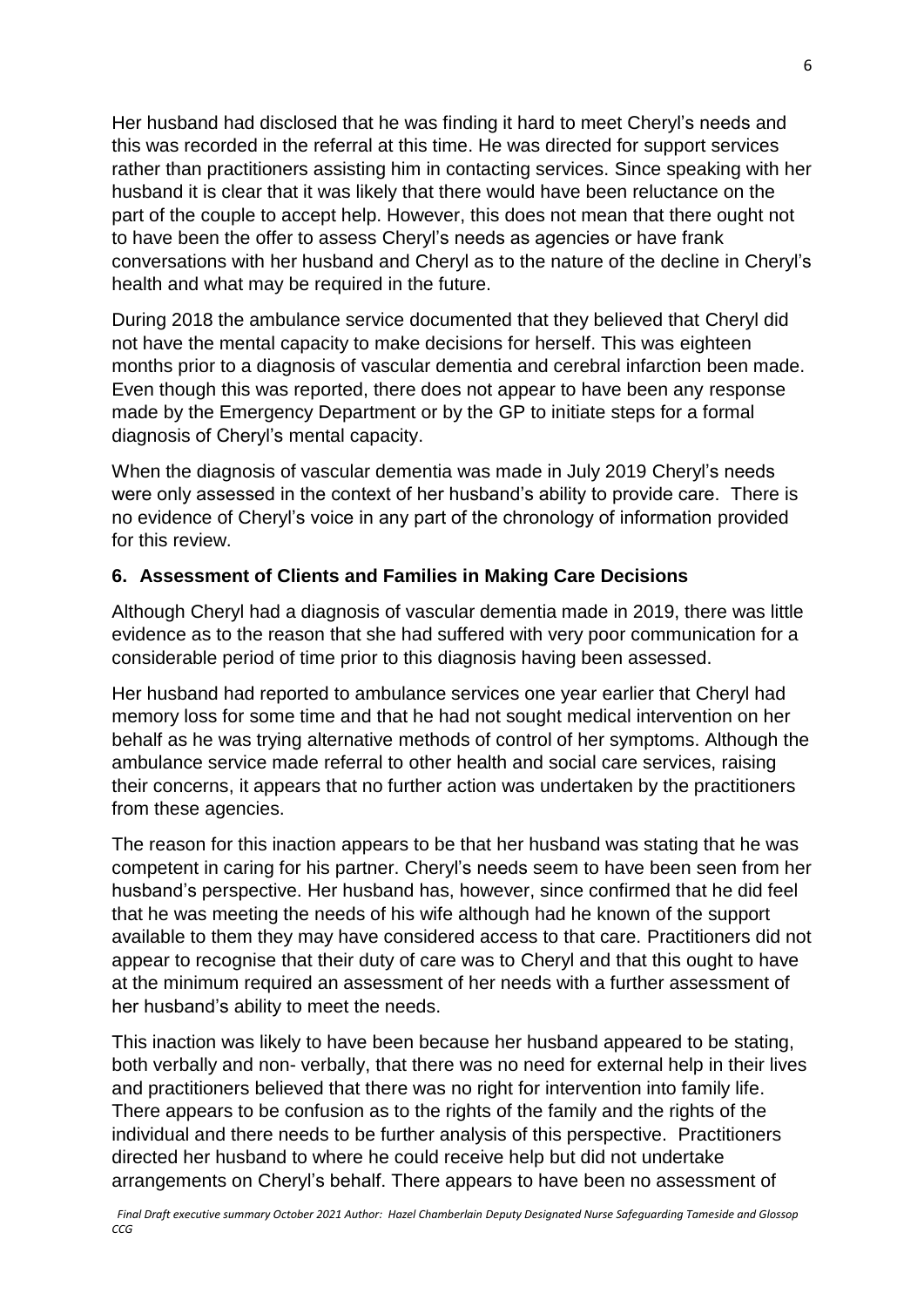Cheryl's mental capacity by any service other than those which were necessary for specific interventions to be undertaken. For example the ambulance service assessed capacity and appeared to have considered Cheryl's best interests on all episodes of care. It is unclear how the Integrated Care NHS Foundation Trust (ICFT) had been able to undertake assessments such as the cardiac assessments/ investigations when there is no evidence that Cheryl was able to consent to such care being undertaken.

There was not a carer's assessment in place. This was likely to have been omitted because there had been no prior assessment of Cheryl's care needs and her husband had not requested such help. Her husband had been directed by other agencies to make contact with Adult Social care. A referral was not made by the GP or by other health services, so there was no requirement to undertake such an assessment.

Her husband appears to have been assessed by health practitioners as being competent to manage his wife's health care needs without professional support. They did not appear to question his ability to meet her needs and so the helpfulness that any assessment of her health needs may have had on improving the quality of care to Cheryl and support to her husband was lost. The Mental Health Trust suggested that a care package needed to be in place after the diagnosis of vascular dementia had been confirmed but this package was limited to giving information to her husband of the help which was available rather than making referrals themselves on the family's behalf. In addition the care package appeared to have been offered to support her husband's caring of Cheryl rather than helping Cheryl in meeting her care needs. Practitioners were seeing her husband as the client rather than Cheryl.

### **7. Assessment of Mental Capacity**

There is evidence within the chronology that Cheryl was said to lack mental capacity to make decisions about her care. This view appeared to have been made by the Ambulance Service who were attending to Cheryl during emergency acute episodes of her care and at times when she had previously suffered a traumatic episode. On the whole the information that ambulance practitioners received from her husband about Cheryl was the key determinate in the decision having been made.

In August 2019, a dementia assessment took place by the GP practice. This appears to have been undertaken away from the couple's home environment. Although there is evidence that the issue of lasting power of attorney and "Do not attempt cardiopulmonary resuscitation" (DNACPR) were discussed with her husband, Cheryl's care needs do not appear to have been documented and it appears that her mental capacity was not assessed. Again, similar to the mental health trust her husband was guided as to the services which he could access to support his care of Cheryl but there does not appear to be a recognition by the practitioner that Cheryl required more support than her husband could on reflection realistically provide. The fundamental reason for this was that no service undertook an assessment of her needs.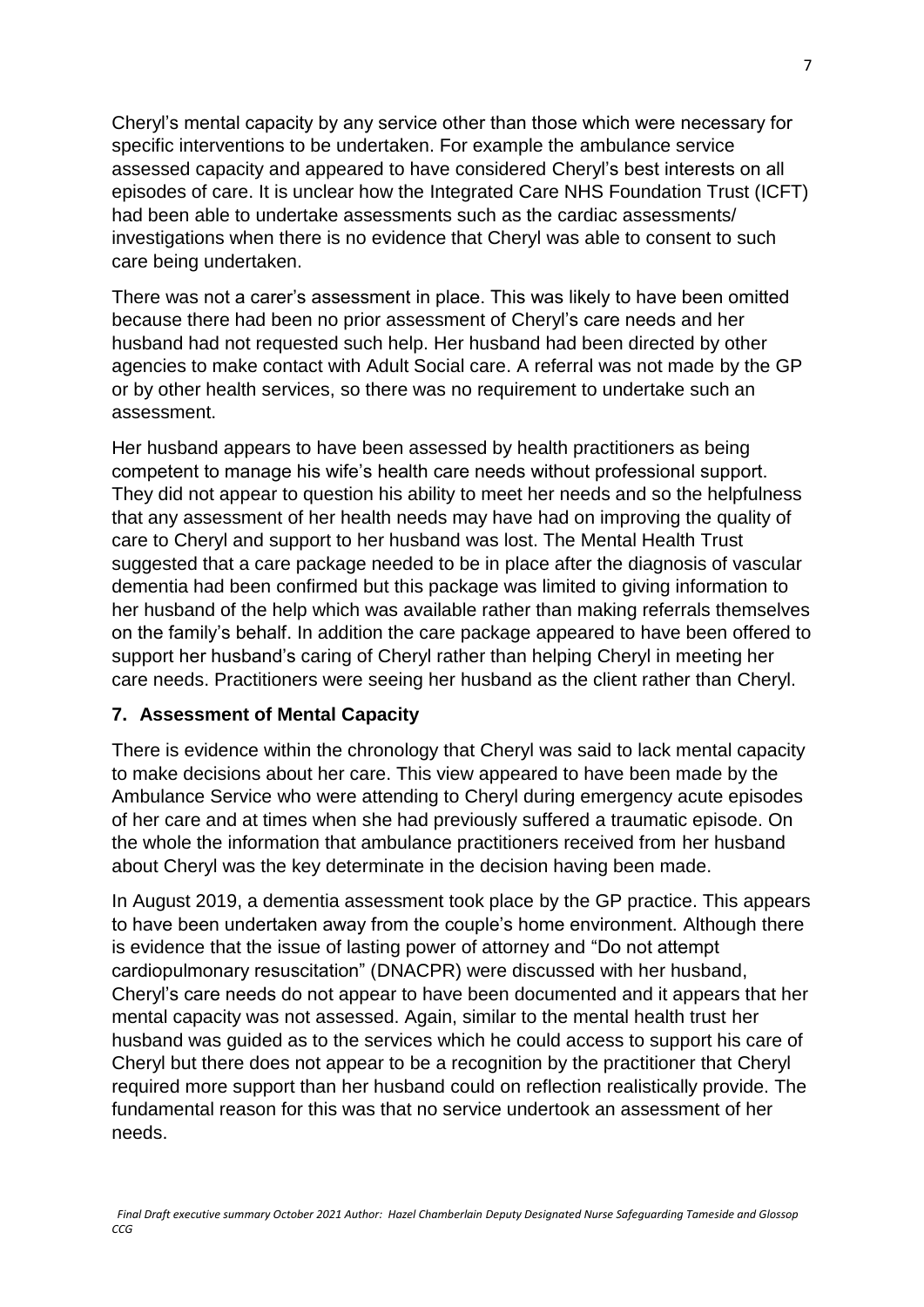In line with themes which have been identified in other safeguarding adult reviews with respect to mental capacity, there appears to have been lack of understanding by practitioners of the procedures which need to be undertaken when assessment of mental capacity is required for clients. Whilst there is clear evidence that safeguarding teams are working with their respective organisations to ensure practitioners have access to training and revised policy and procedures, this finding will be made a recommendation of this review.

### **8. Follow up of people who have not been brought to appointments.**

A consistent finding in safeguarding reviews for both children and adults is the practitioner response to those who are described as "not attending appointments".

This issue of non-attendance of appointments, in health services particularly, has usually been taken from the perspective of the financial implications for health services when clients do not attend hospital appointments. This has led to the practice of some areas of health, especially acute hospital trusts, removing potential and actual clients from consultant lists if the client fails to attend on more than two occasions. This is often without further investigation as to the potential reason why the person has not attended. A key theme, consistently identified with respect to children's non-attendance, is that there is an overall reliance for children to be brought by an adult.

This too is the case for some adults who are in need of care and support. However, often adults who do not attend appointments are regarded as non- compliant. For Cheryl it appeared that her husband was making decisions on behalf of his wife rather than agencies ensuring that a relevant assessment was being undertaken of what was in Cheryl's best interests. Practitioners from all services did not appear to demonstrate any "professional curiosity" as to how and why her husband was making the decisions about the health care which was required for Cheryl. There is no record of Cheryl's wishes. In addition there is no assessment of her husband's ability to make decisions on behalf of his wife.

The failure of clients being brought to appointments has been a recurrent theme of both child and adult safeguarding reviews. Procedural guidance has recently been published within the Greater Manchester area and a recommendation will be made through this review that it is implemented across all agencies.

# **9. Recognition and Response to Safeguarding of Adults**

Cheryl had a number of long term health conditions identified in the final year of her life although she had presented with some symptoms for a significant period prior to her death. There was evidence that she lacked mental capacity to meet those needs. There was little recognition from services, apart from the ambulance service, that she required additional help to meet her needs. There was an assumption, made by practitioners, that her husband was meeting her needs and there was no curiosity as to why he was not asking for further help to manage his wife's needs or any rationale documented as to why he may have preferred to meet those needs by himself. In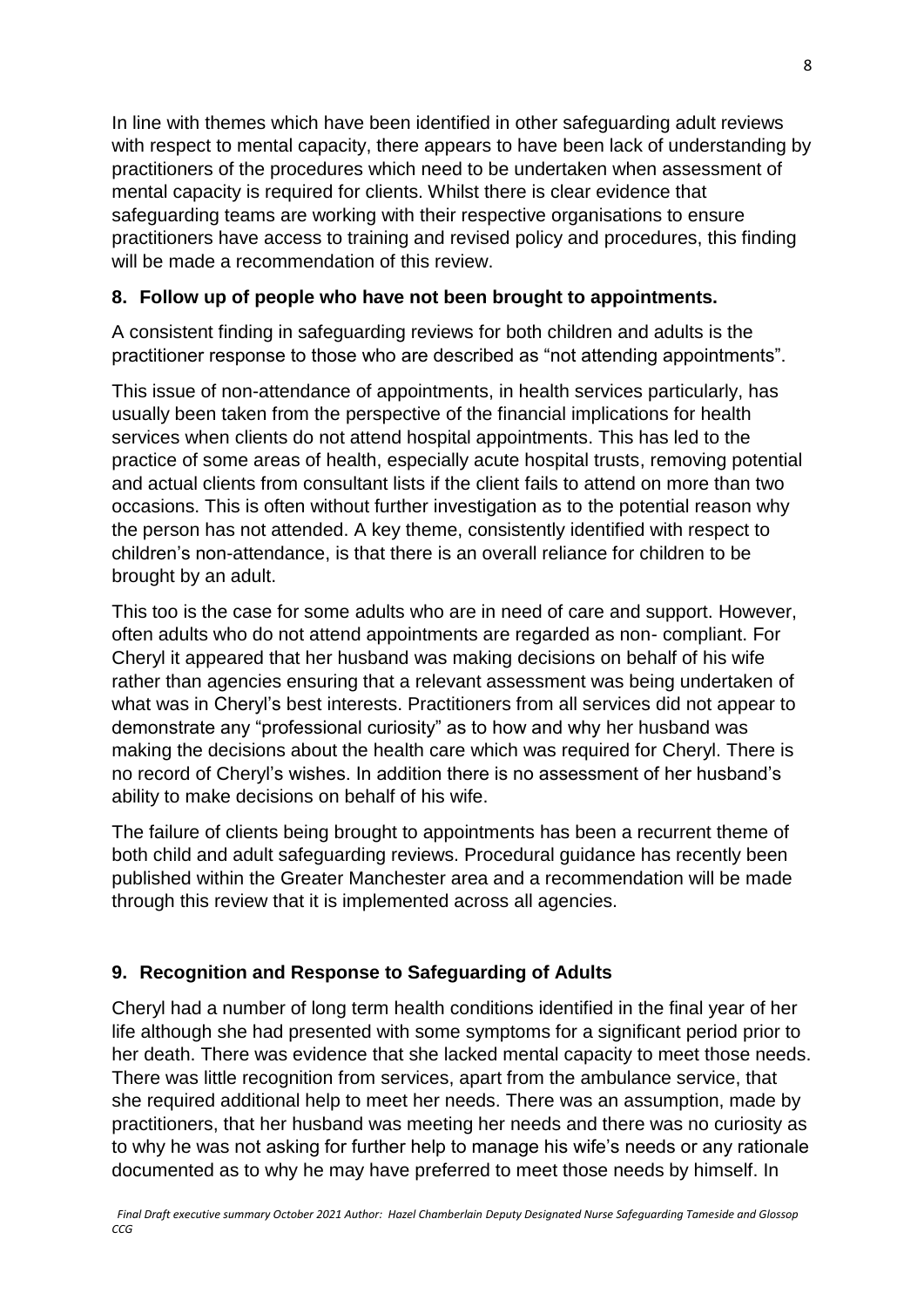addition there was no assessment undertaken which could demonstrate his own level of understanding of what Cheryl's needs were or how he had been undertaking her care. There was no evidence that safeguarding of Cheryl needed to be considered. As with the above point there was a lack of professional curiosity and it appears that Cheryl did not receive the help and support to meet her health and care needs.

Safeguarding too appeared to have been considered to have been an "add on" by practitioners who were making assessment of Cheryl. Although the Ambulance Service had identified that there was evidence of self-neglect within the home environment and Cheryl had some unmet health needs the possibility of safeguarding concerns was not considered. The Panel discussed the need for agencies to see all elements of their work "through the lens of safeguarding" rather than an additional consideration.

### **10.Good Practice**

The Ambulance Service consistently made good assessment of Cheryl and her needs and appropriately reported concerns to the relevant services who could provide Cheryl and her husband with the care which the ambulance service believed to be necessary. Unfortunately other services, whilst being sympathetic to Cheryl and her husband, appeared to review Cheryl's care needs from her husband's perspective. This had the impact of Cheryl not receiving health care which was necessary to support her and there is no evidence that her wishes and feelings had been ascertained. She became peripheral to her care rather than being at the centre.

### **11.Learning**

Meeting the care needs of clients who have identified deteriorating health conditions requires that practitioners from all agencies are respectful of family life and work with carers to ensure that the needs of clients can be met. This includes ensuring that the carer is supported to undertake a role which is likely to become more demanding over time. Practitioners who are making assessments of clients are required to assess needs which are expressed as well as those which remain nonverbal. Adopting an approach to assessment of potential and actual clients which mindfully considers any safeguarding concerns is necessary. Rationales which clients and their families may have for refusing care need to be explored. This will need to include an understanding of beliefs with respect to health and social care as well as past experience.

In addition there is a need to be mindful that clients and their families may either be unaware of the support which may be available to help them or may have health beliefs which mean that they are reluctant to accept help. It is unclear whether Cheryl and her partner were refusing support or if they were unaware of services which were available to help them.

Cheryl was diagnosed with a number of medical conditions which compromised her health and which meant that she was increasingly unable to meet her care needs independently. Her husband had disclosed information to practitioners on a number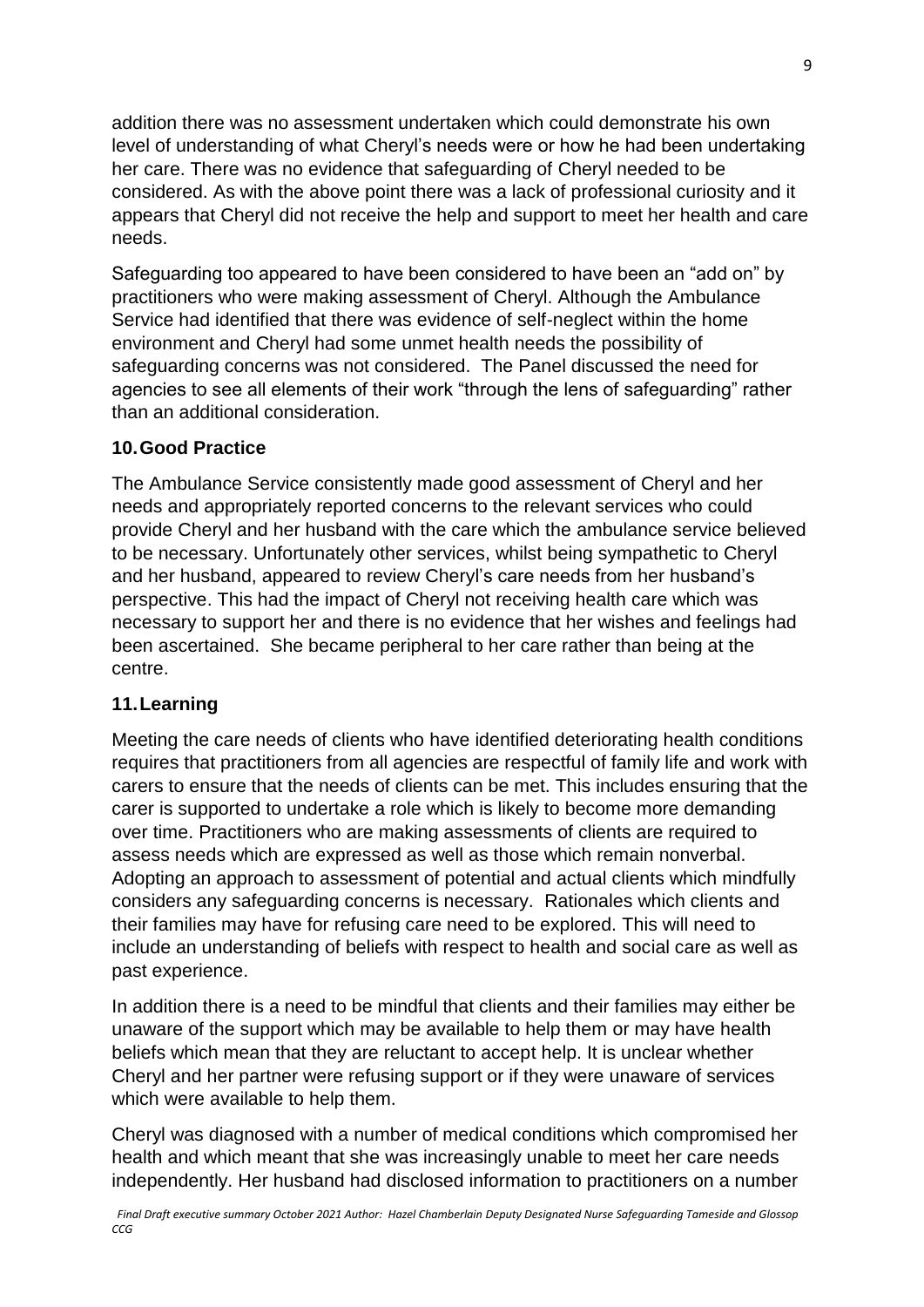of occasions about his wife's diminishing capacity to meet her needs independently and although immediate medical treatment was provided, there were missed opportunities from all agencies to develop a care package to support either Cheryl or her husband in ensuring that those needs could be met.

To some extent and from some information provided by practitioners, it may have appeared that her husband did not require such help. The key learning of this review, however, was that there is a need for professionals to make full assessment of the understanding of both the client and their families of health need and how specific medical conditions may progress. In addition health beliefs of individuals need to be explored. There is no scope to make assumption that the client or their carer do or do not require help and support. Any reluctance for professional involvement in the care of individuals needs to be verified. This review identified that there was no sense of practitioners being aware of the wishes of Cheryl with respect to her illness or those of her husband. There were many missed opportunities to seek such information. The multi- agency chronology sadly identified that potentially Cheryl did not receive support to meet her needs and so the quality of her care was compromised. There was a lack of professional curiosity.

In addition her husband's ability to care for his wife was not effectively assessed and so he was not offered active support as Cheryl's carer. There is potential that this lack of support may impact on the health of the surviving partner.

Her husband discussed this issue with the author. Her husband said that he had been distressed on the day of his wife's death and believed that practitioners had believed that he had failed to care for his wife appropriately. His beliefs were contrary to this view in that he believed that he was fulfilling his wife's wishes to have little intervention from agencies.

In each meeting which agencies had with Cheryl there is little evidence that her needs and wishes were explored directly with her? The Memory Clinic assessment identified that Cheryl had significant deterioration in her ability to communicate directly. This was likely to be as a result of her deteriorating health conditions. Although there is recognition by the Panel that practitioners did attempt to communicate directly with Cheryl at the time of her assessment, they took no further measures when it was clear that she was unable to communicate independently from her husband.

For the most part her husband appeared to speak on her behalf. This would not be unreasonable. However, there is very little evidence that the history provided by her husband about his wife's health included any account from Cheryl, prior to communication difficulties, about her wishes and feelings including how she may wish for her care needs to be met. Her history is known through her partner. Services did not know the client well enough to accept that she necessarily agreed with her husband's perceptions of her needs or that she understood her deteriorating health. She did not appear to have a voice and she was not the centre of care, she appeared on the periphery. There appears to have been no attempt made by any service to ascertain these. Although the review has identified that her husband had been carrying out the wishes of his wife i.e. for external intervention in her care to be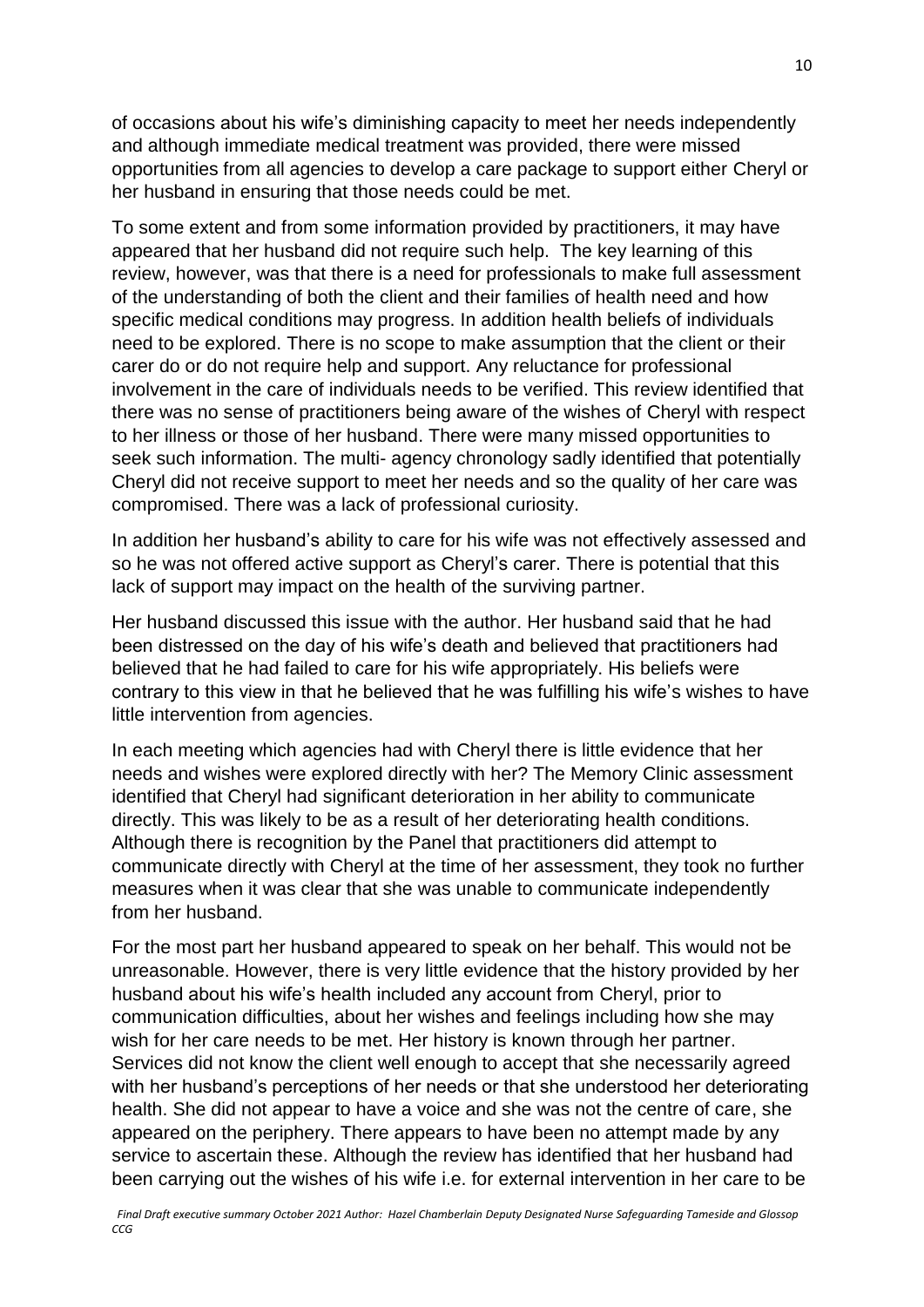minimal, this ought to have been documented and considered by all agencies who were making assessments of her care.

Some services documented that Cheryl lacked capacity to consent to her care and treatment. However, there are no formal mental health assessments for Cheryl and agencies did not ascertain what care may have been in her best interests.

# **12.Recommendations**

There is a need to ensure that all assessments made by agencies caring for people who are in need of support adopt a holistic, person centred approach and that wishes and beliefs of the client are fully documented and guide the assessment.

The capacity of family carers to undertake the role of meeting the health and care needs of their loved ones needs to be formally assessed by all agencies.

Clients and/or their carers, need to be helped directly to be referred to other service to access further help and support. Practitioners will on occasion be expected to make referral on behalf of the client and carers as necessary.

Consideration of actual and potential safeguarding concerns needs to be considered in all assessments being undertaken by practitioners working in all agencies.

All agencies are required to ensure that Greater Manchester guidance with respect to non-attendance of appointments by people who are in need of care and support is implemented within their organisations.

# **13.Conclusion**

Cheryl died unexpectedly potentially from a number of chronic health conditions. There appears to have been little known by agencies about Cheryl. She had been diagnosed with deteriorating health needs but there is no information available which demonstrates any support provided by services to help her or her husband to meet these needs. The voice of Cheryl was absent as a client. Sadly she was inadvertently on the periphery of her care.

The Panel discussed that the opportunity to reflect on what ought to be seen as good practice requires us to understand and consider the opportunities and restraints for professionals carrying out their roles in real time. The Panel termed this hindsight bias.

Her husband appears to have been regarded as a caring competent person who was acting on behalf of his wife to ensure that she was able to have the best care possible to meet her needs. There is nothing which has been identified within the safeguarding adult review which would dispute that this perception of practitioners was not real. This view has since been confirmed by her husband in discussion with